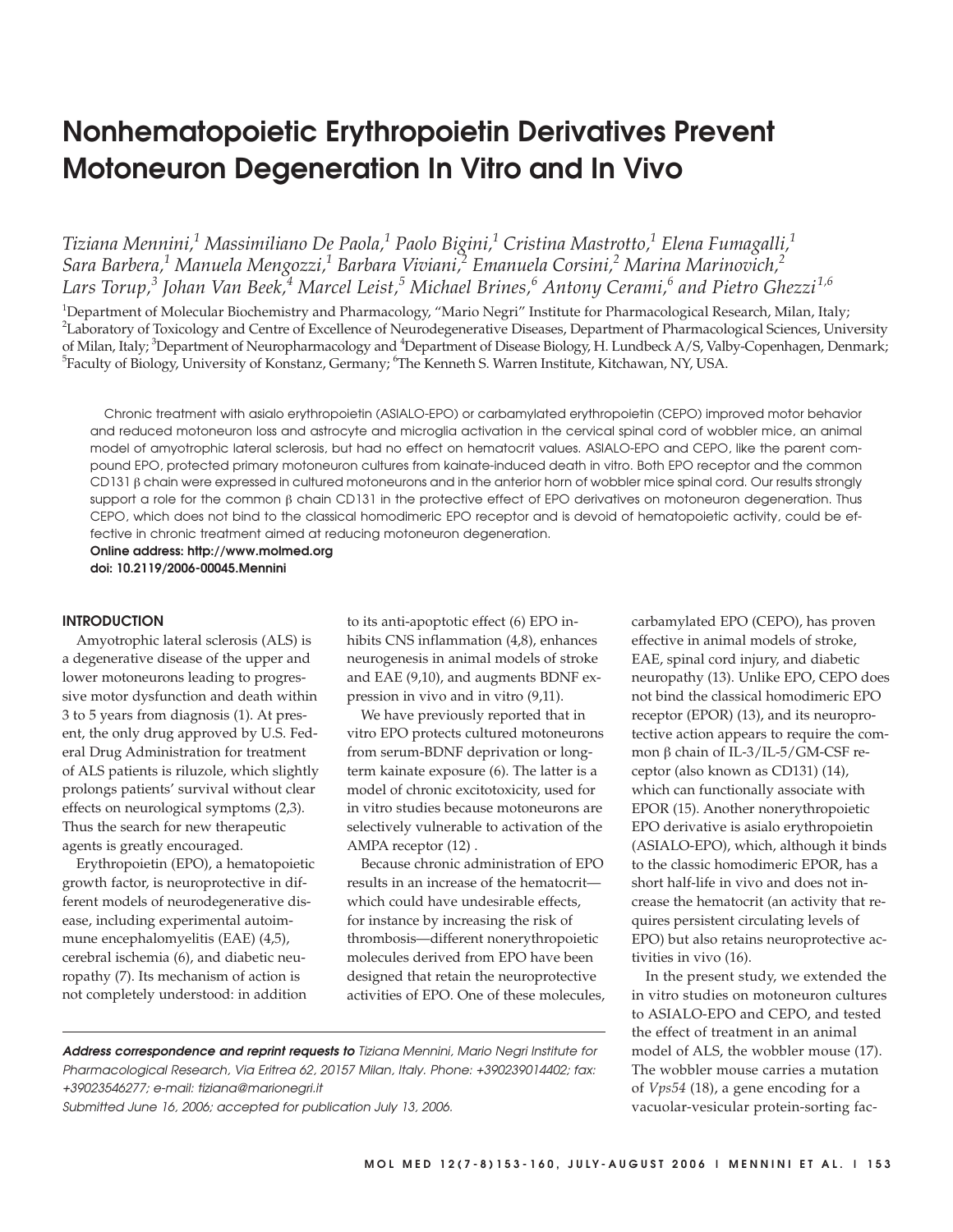tor involved in vesicular trafficking, and is sensitive to treatments with riluzole (19) or neurotrophins such as BDNF (20), and thus is a useful animal model to test the effect of EPO analogs. The results suggest the possible in vivo relevance of the protective effect of EPO derivatives in preventing motoneuron degeneration.

# **MATERIALS AND METHODS**

## **Materials**

Brain-derived neurotrophic factor (BDNF) was a kind gift of Amgen (Thousand Oaks, CA, USA). Neurobasal medium, B27 supplement, and horse serum were obtained from Life Technologies, Gibco (Milan, Italy); glutamine from Seromed (Milan, Italy); and trypsin, bovine serum albumin, and poly-DLornithine from Sigma (Milan, Italy). Anti–nonphosphorylated neurofilament monoclonal antibody (SMI 32) was obtained from Sternberger Monoclonals (MD, USA); anti-IL-3/R  $\beta$  (sc 679) polyclonal antibody (raised against a peptide mapping at the N-terminus of the mouse IL-3 receptor β chain), anti-EPOR polyclonal antibody (sc-5624, against the N-terminus residue of human EPOR), and the sc-679 blocking peptide were obtained from Santa Cruz Biotechnology (CA, USA). Kainate was obtained from Tocris (Milan, Italy), and DPX mountant from BDH Laboratory. Vectastain ABC kit was obtained from Vector Laboratories (Burlingame, CA, USA). Recombinant human (rh) EPO was obtained from Ortho Biotech (Raritan, NJ, USA); rhCEPO and rhASIALO-EPO were synthesized as described earlier (13,16).

# **Animal Experiments**

Procedures involving animals were conducted in conformity with the institutional guidelines that comply with national (D.L. no. 116) and international (EEC Council Directive 86/609; NIH Guide for the Care and Use of Laboratory Animals) laws and policies.

Homozygous wobbler mice and healthy littermates (NFR/wr strain; NIH, Animal Resources, Bethesda, MD, USA) were bred at Charles River Italia (Calco, Lecco, Italy). At arrival, the animals were housed in group cages containing 2 to 3 wobbler and 2 to 3 control mice under standard conditions (22  $\pm$  1 °C, 60% relative humidity, 12-h light/dark schedule) had free access to food (Altromin, MT, Rieper) and water. Mice with heavy motor impairment had food available on the bottom of the cage and water bottles with long drinking spouts. After clear diagnosis of disease at 3 weeks of age based on phenotype analysis, wobbler mice and healthy littermates (control mice) were randomly assigned to the experimental groups, and treated intraperitoneally with EPO, ASIALO-EPO, CEPO (32  $\mu$ g/kg) or vehicle (6.4 mL/kg) 3 times a week, until 12 weeks of age.

To evaluate the clinical worsening of wobbler mice, the following behavioral evaluations were done weekly by an operator that was blinded to treatments:

- 1. Paw and walking abnormality: Both the paw abnormality and the walking abnormality tests are observational. The operator assigns a score to these parameters, scaled from 0 to 4, on the basis of the severity of abnormalities. The paw position is graded as follows: 0, normal; 1, retracted digits; 2, curled digits; 3, curled wrists; 4, forelimb flexed to body. The walking pattern is graded as follows: 0, normal; 1, trembling (tremor without gait disturbance); 2, wobbling (gait disturbance); 3, curled-paw walking; 4, jaw walking (no use of front paw).
- 2) Running speed: Mice run over an inclined platform (75 cm long ramp inclined at one end to a height of 13 cm) stimulated with a gentle pressure on the tail (adverse stimulus). The running time is defined as the shorter time to reach the top of the platform from the bottom. Healthy mice rapidly improve their performances on the test until they reach the top of the platform in few seconds (1 to 3 s). On the contrary, wobbler mice need a longer time to reach the top of the platform. More-

over, these animals show a marked worsening of their performances due to the progressive muscular atrophy in the forelegs.

3) Grip strength: Mice are lifted by the tail and allowed to grasp with both forelegs to a horizontal bar, which is connected to a mechano-electric transducer (Basile). The grip strength of the front paws is measured at the point when the mouse releases the horizontal bar as a result of a gentle traction applied by the operator. Healthy mice can record values higher than 100 g, whereas values recorded by wobbler mice are very low (< 20 g) and drastically reduced during symptom progression. When animals are no longer able to grip the bar, grip strength is recorded as 0 g. Values of grip strength were normalized by dividing each value by body weight to control for weight differences between wobbler and healthy mice.

Because wobbler mice develop early and severe atrophy of forelegs without a clear impairment of hindleg muscles, the classical rota-rod test cannot be considered a reliable tool to evaluate the clinical progression in these mice.

At the end of treatment, 3 days after the last injection, half of the mice for each experimental group were killed by transcardiac perfusion with 4% paraformaldehyde in PBS, under deep anesthesia with chloral hydrate (intraperitoneal). Immediately after perfusion, biceps muscles, brain, and spinal cord were rapidly dissected and postfixed for 4 h in the same fixative  $(4 \degree C)$ . All the tissues were dehydrated and cryoprotected with serial steps in 10%, 20%, and 30% sucrose in PBS 0.1 M, pH 7.4, at 4 °C until they sank, frozen in *n*-pentane at –45 °C, and stored at –80 °C until analysis.

The other mice were killed by decapitation. Brain and cervical spinal cord were rapidly dissected, frozen on dry ice, and stored at –80 °C until analysis.

A few drops of blood were collected for hematocrit determination. For each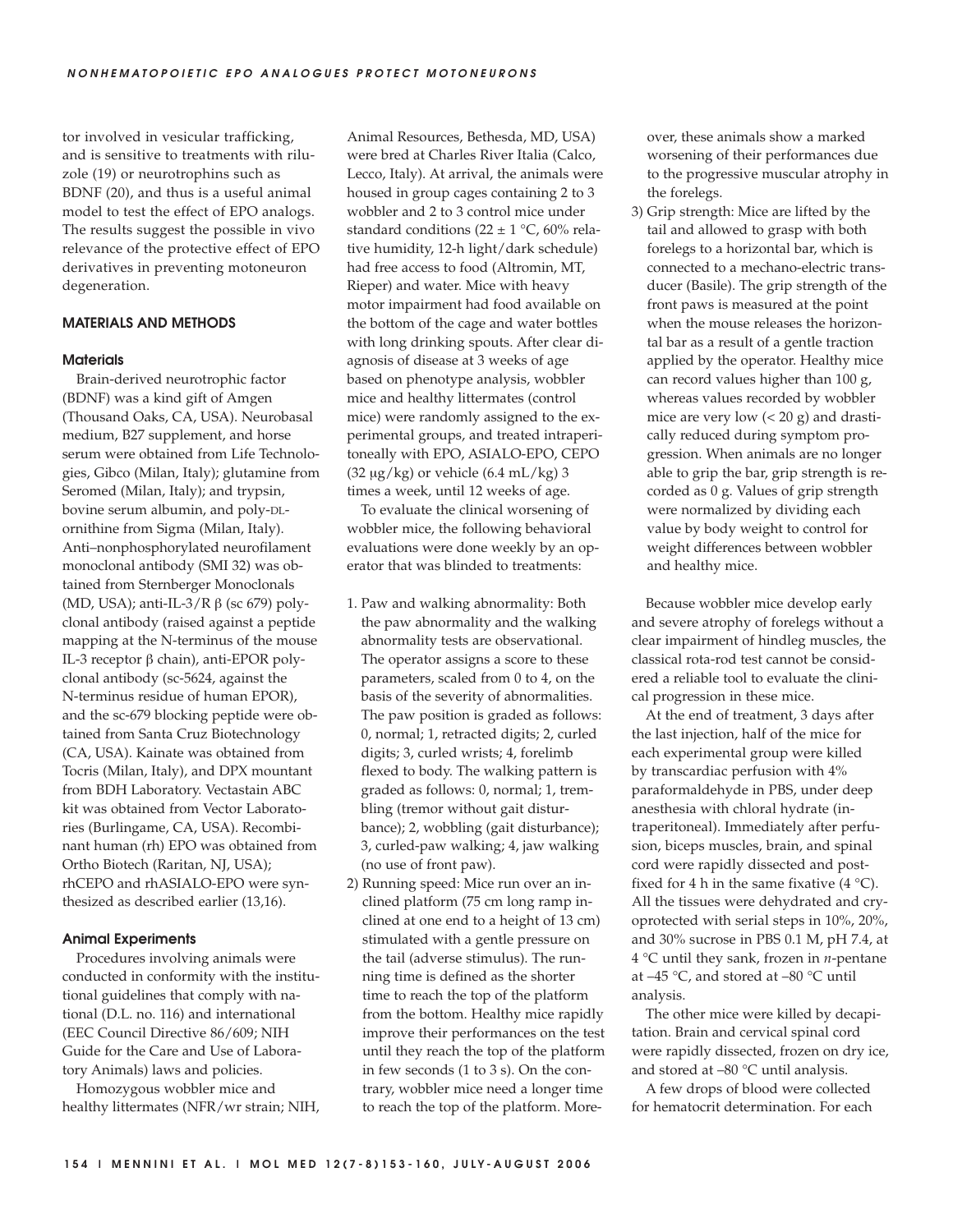sample, triplicate values were recorded and the mean value used for statistical analysis.

## **Nissl Staining**

For Nissl staining, cryostatic sections of cervical spinal cord (C2 to C6) were serially cut (30 μm thickness) and placed on gelatin-coated glass slides. Every third section was stained with 0.5% Cresyl violet, dehydrated through graded alcohols (70%, 95%, 100%, twice), placed in xylene, and coverslipped with DPX mountant (BDH Laboratory, Poole, UK) for light microscopy analysis. Motoneurons were identified based on their localization in lamina IX of the ventral horns and their large cell body size  $(> 30 \mu m)$ . For all experimental groups, at least 50 sections of cervical spinal cord were evaluated for each animal; healthy motoneurons were counted in 1 side of each section. The mean of motoneuron number was calculated for each animal, and the values obtained were used for statistical analysis. The counting of Nisslstained motoneurons was carried out by the same operator in a blinded fashion.

# **Immunohistochemistry for GFAP and CD11b**

Sections were stained based on the avidin-biotin-peroxidase technique. Specimens were incubated in 0.3% hydrogen peroxide for 30 min to block endogenous peroxidase. Sections were then exposed to primary antibodies diluted in blocking solution overnight at 4 °C, incubated with an appropriate biotinylated secondary antibody, processed with a Vectastain ABC kit, and developed using DAB. In all immunohistochemistry protocols, negative controls were performed by omitting the primary antibody, and this always resulted in minimal detected signal. The following antibodies were used: rabbit anti-bovine GFAP (1:4000; #Z 0334; Dako) and rat anti-mouse CD11b (1:10; clone 5C6; #MCA711; Serotec).

# **Motoneuron Cultures**

Dissociated anterior horn cultures were obtained from the ventral horn of spinal cord of 15-day Sprague-Dawley rat embryos (Charles River, Calco, Italy) as previously described (6,21). Cell death was induced on the 6th day of culture by incubation for 48 h with kainate  $(5 \mu M)$ . EPO or other cytokines (2.5 pmol/mL) or vehicle were added to the cultures 72 h before induction of cell death, and treatment continued for the 48-h exposure to glutamate agonists. After incubation with excitotoxins, the medium was discarded and the motoneurons were stained for nonphosphorylated neurofilaments (SMI 32) to assess their survival. Only the cells that were SMI 32 positive, with a good morphology, large somata, and well conserved axons, were counted across 4 sides of the coverslip.

#### **Immunocytochemistry**

Cells were fixed with paraformaldehyde 4% (wt/vol) in PBS for 40 min, permeabilized with Triton X-100 (0.2%) for 30 min, and blocked with FCS 10% (vol/vol) in PBS.

The incubation with primary antibodies (SMI 32, 1:9000; EPOR, 1:500) was carried out overnight in blocking solution at 4 °C.

Cells were washed; appropriate biotinylated secondary antibody (1:200), avidin, and biotinylated horseradish peroxidase macromolecular complex were added; and diaminobenzidine and  $H_2O_2$ (6 mL/10 mL) were used to visualize the positive cells.

## **RT-PCR**

To measure EPO and EPOR expression in mouse cervical spinal cords, 2 μg total RNA, extracted by Trizol (Invitrogen, Carlsbad, CA, USA), were reverse transcribed using the M-MLV reverse transcriptase enzyme (Invitrogen), and aliquots corresponding to 1/25 of the cDNA obtained were amplified by realtime PCR using the TaqMan gene expression assays for mouse EPO and EPOR and mouse β actin as housekeeping gene (Applied Biosystems, Foster City, CA, USA). All procedures were performed on the ABI PRISM 5700 Sequence Detection System (Applied Biosystems).

# **RESULTS**

# **Studies In Vitro on Motoneuron Cultures**

Figure 1 shows the effect of EPO (2.5 pmol/mL) on SMI 32–positive motoneurons in mixed neuron/glia cultures. Under basal conditions, 5-day treatment with EPO produced a clear neurotrophic effect, increasing the neurite outgrowth and the number and differentiation of motoneurons (Figure 1B). A similar effect was obtained in purified motoneurons (6) and was related to a decrease in spontaneous apoptosis, as judged from the reduction of the percentage of apoptotic nuclei and of the number of activated caspase 3– and 9–positive cells below control values (data not shown).

Under the same experimental schedule (3 days of pre-incubation followed by 48-h coincubation with kainate), EPO was also neuroprotective against kainate ( $5 \mu M$ ) (Figure 1D). The effect of EPO was dose related between 0.25 and 2.5 pmol/mL (the dose that provided full protection), with  $ED_{50}$  about 1.25 pmol/mL.

The viability of motoneurons in mixed neuron/glia cultures was reduced by about 50% after treatment with 5  $\mu$ M kainate and returned to control values (101  $\pm$  35) in cells treated with 2.5 pmol/mL EPO (Figure 2A). The basal survival was increased above control values (128  $\pm$  38), confirming the neurotrophic effect of EPO (Figure 2A). The same EPO concentration protected motoneurons from kainate toxicity even if added simultaneously with kainate (without preincubation) (Figure 2 C) or if present only during the 72-h pretreatment (Figure 2B). However, the maximum protective effect was obtained when EPO was present both in pretreatment and during kainate exposure.

We tested different nonerythropoietic derivatives, including ASIALO-EPO, which has high affinity for the EPORs, and CEPO, which does not bind to the classical homodimeric EPOR. Table 1 shows that both ASIALO-EPO and CEPO, tested at equimolar concentra-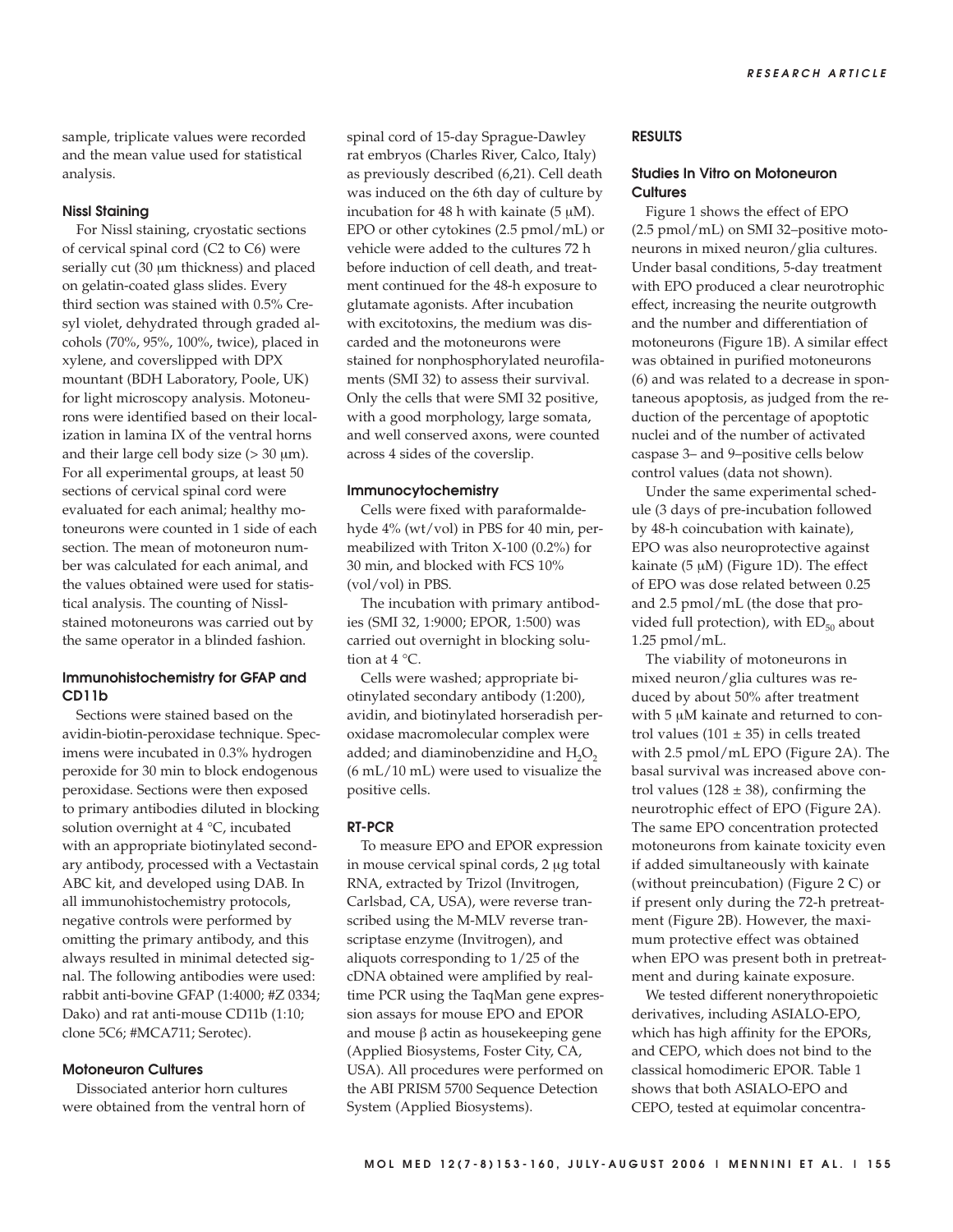tions under the same treatment schedule used for EPO, were active in preventing kainate-induced motoneuron death.

Immunoreactive EPORs were present in all cell populations of mixed neuron/glia cultures (Figure 3A) and in purified motoneurons (Figure 3C, D) and were not modified after treatment with kainate (not shown). The staining was present on cell bodies and arborizations, and seemed to be located both in the membrane and in the cytosol. To assess if repeated EPO treatments modify the expression or the distribution of EPORs on motoneurons, purified cultures were treated with EPO (2.5 pmol/mL) for 5 days. The staining revealed no difference in the intensity and distribution of EPORs in EPO-treated cells compared with vehicle-treated cells (not shown), indicating that EPO, in the experimental conditions tested, did not down- or upregulate EPOR.

The common β receptor (CD 131) showed similar localization.

## **Studies In Vivo in Wobbler Mice**

In a preliminary experiment, EPO, given to wobbler mice intraperitoneally at 32 μg/kg 3 times a wk for 6 weeks, markedly increased hematocrit (67  $\pm$  4% and  $46 \pm 2.5\%$  in EPO and vehicle, respectively,  $P < 0.01$ ). This effect could worsen health conditions in the mice, thus interfering with the correct evaluation of motor behavior in treated mice. Thus, a pilot experiment was done to test the possibility that treatment with EPO analogs could be effective in wobbler disease. Four wobbler and 4 control mice were treated with CEPO, and their behavior was recorded as described in Materials and Methods section. The evaluation of the results (ANOVA) indicated a significant effect of treatment (*P* < 0.001) on all the behavioral tests, although the





post-hoc tests did not reach statistical significance due to the low number of animals. On the basis of these results, we planned the second experiment using 10 animals in each experimental group.

Figure 4 shows that CEPO treatment significantly improves motor behavior, in particular in the grip strength and the running time tests, in wobbler mice over the time of observation. The behavioral effect was consistent with the reduction



**Figure 2.** Effects of Epo against toxicity induced by kainate. Viability of SMI 32–positive motoneurons in mixed neuron/glia cultures after 48-h incubation with kainate (5 μM). When present, EPO (2.5 pmol/mL) was added simultaneously with the glutamate agonists (B), 3 days before treatment (C), or both (A). Data represent mean  $\pm$  SD of 12 replications.  $*P < 0.05$ , \*\* $P < 0.01$ , different from controls;  $P < 0.05$ , different from kainate + EPO.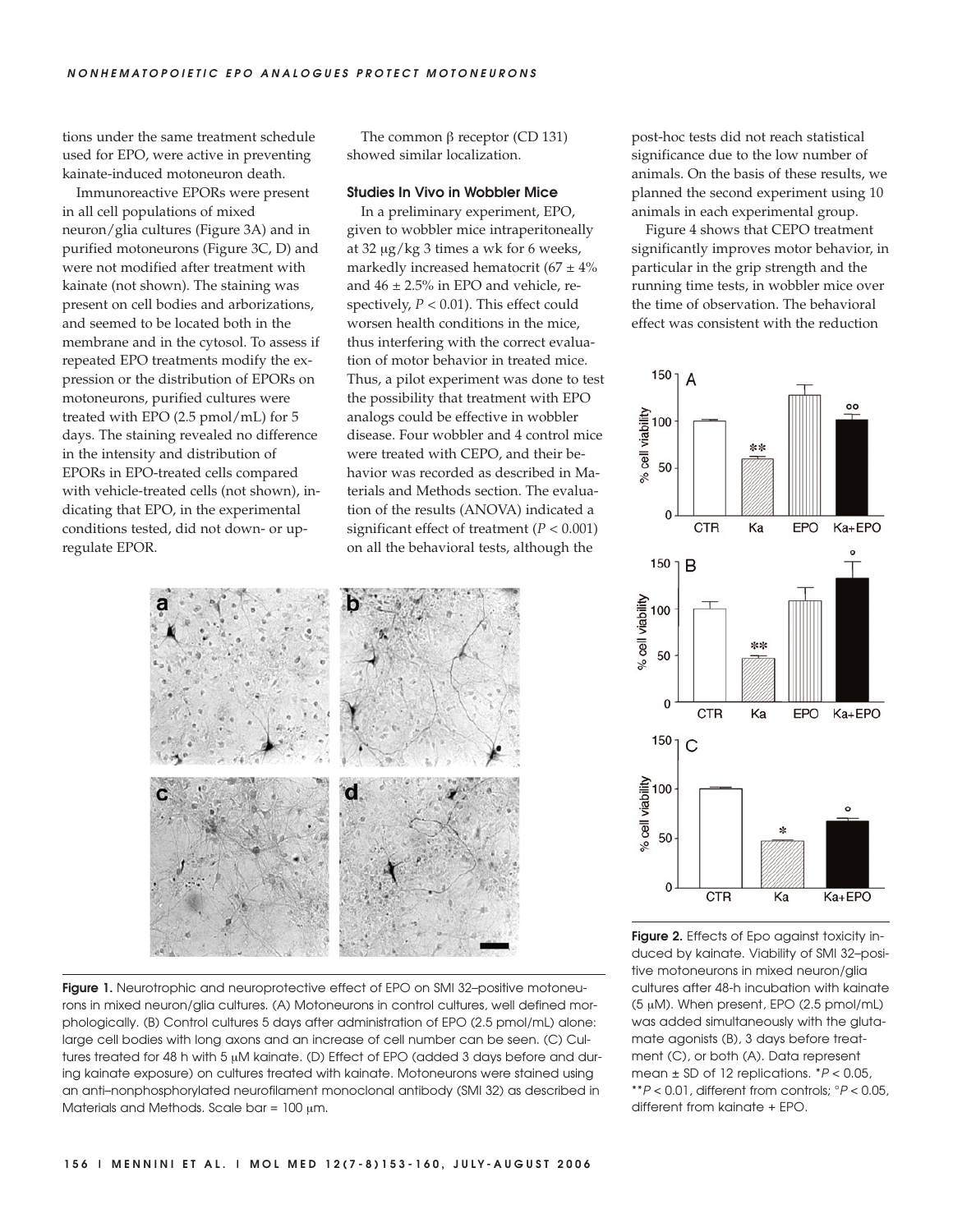**Table 1.** Effect of kainate treatment on motoneuron viability in the absence or presence of EPO derivatives.

| Motoneuron survival (% of controls) |                     |                  |  |
|-------------------------------------|---------------------|------------------|--|
| (No. replicates)                    | Without<br>cytokine | With<br>cytokine |  |
| ASIAI O-FPO<br>(12)<br><b>CEPO</b>  | $58 + 11$           | $91 + 12^{d}$    |  |
| (15)                                | 42 + 12             | $67 + 19^{b}$    |  |

Viability of SMI 32–positive motoneurons in mixed neuron/glia cultures after 48-h incubation with kainate  $(5 \mu M)$ . When present, cytokines (100 ng/mL) were added to motoneuron cultures 3 days before treatment and re-added with the glutamate agonist. Data represent mean ± SD. For both ASIALO-EPO and CEPO, fint  $P < 0.001$ .  ${}^{\circ}P < 0.001$ ,  ${}^{\circ}P > 0.01$ , different from control motoneurons, 2-way ANOVA and Tukey's test.

in motoneuron loss in the wobbler mice treated with CEPO compared with vehicle (Table 2).

Wobbler mice treated with ASIALO-EPO also performed better than control mice in behavioral tests (Figure 4), particularly in the first part of the treatment, because the effect decreased over time. No significant effect of ASIALO-EPO was found on motoneuron loss (Table 2): only 2 of the 5 animals tested for Nissl staining had motoneuron number higher than 5 (the highest mean of vehicletreated wobbler mice). These 2 mice also had the highest scores in behavioral tests, compared with the other 3 mice of the ASIALO-EPO group, thus confirming the correlation between motoneuron number and behavior.

CEPO and ASIALO-EPO did not increase hematocrit in treated mice; on the contrary, mice became anemic after 5 to 6 weeks of treatment, possibly owing to the production of antibodies against the EPO induced by the human recombinant proteins (hematocrit measured after 8 weeks of treatment: vehicle:  $47 \pm 5\%$ ; CEPO: 19 ± 3%; ASIALO-EPO: 21 ± 5%, both  $P < 0.01$ ). However, the mice, although anemic, did not lose body weight and did not appear to suffer during the treatment, at least within the period covered by this experiment (8 weeks); more important, this effect is not likely to occur in humans.

Astroglia and microglia were activated in the cervical spinal cord of wobbler mice compared with controls. Treatment with CEPO or ASIALO-EPO reduced both astroglial and microglial activation in cervical spinal cord of wobbler mice (Figure 5). This reduced inflammation might be important in the neuroprotective effects and neurological benefits observed after CEPO and ASIALO-EPO treatment in wobbler mice.

The levels of endogenous EPO and EPOR, measured in cervical spinal cord of wobbler mice at the age of 6, 10, and 12 weeks, were not different from those found in healthy littermates (not shown).

The pattern of EPOR staining in the cervical region of healthy mice (Figure 6A) reveals a high immunoreactivity in the large-sized neurons of the anterior horn of spinal cord, mainly localized in neuronal cell bodies. Chronic treatment with EPO or its derivates did not modify the pattern and intensity of staining (not

shown). In contrast, cervical sections from wobbler mice (Figure 6B) showed a reduced number of neurons having a strong immunoreactivity for EPOR and a parallel increase of staining in thin structures close to the ventral area. This may be due to the loss of motoneurons and the marked reactive gliosis occurring in the affected tissues.

Representative photographs showing immunostaining of the common β chain in the cervical spinal cord sections of healthy mice (Figure 6C) and wobbler mice (Figure 6D) show that the immunoreactivity is selective for neuronal cells, that almost all neurons are immunoreactive, and that the staining is more intens in the large-sized neurons of anterior horns. The selective expression of the common β chain in the cervical neurons is confirmed by the evidence that its loss of staining correlates with the marked loss of motoneurons, and the opposite effect of astrocyte and microglia proliferation observed in wobbler mice does not produce a parallel increase in immunoreactivity. No differences were observed after chronic treatment with EPO or its derivatives (not shown).



**Figure 3.** Motoneurons express EPO and CD131 receptors. Mixed neuron/glia cultures were double-stained with SMI32 (green, A, D) and with a specific antibody against EPOR (B) or the β chain common to IL-3, IL-5, and GM-CSF receptors (E). C and F represent the merged pictures. Coincubation with an excess of respective blocking peptides completely abolished the specific stain of anti-EPOR and anti–IL-3R β antibodies (not shown). Scale bar: 20 μm.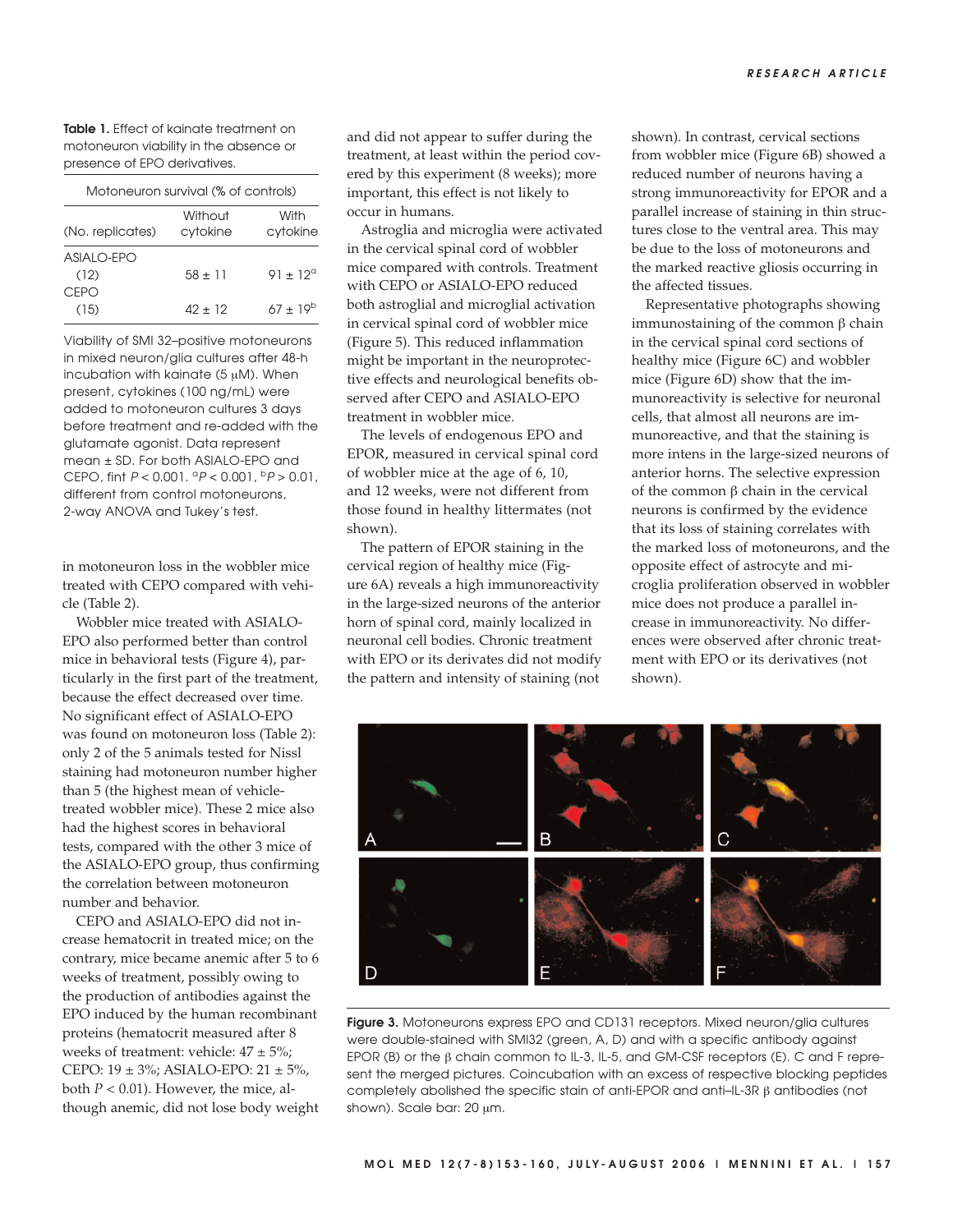

**Figure 4.** Behavioral scores of ASIALO-EPO and CEPO in wobbler mice. Drugs (32 μg/kg) were given intraperitoneally 3 times a week starting from 4 weeks of age.  $\blacksquare$ , vehicle;  $\bullet$ , ASIALO-EPO;  $\triangle$ , CEPO. Each point represents the mean  $\pm$  SD of 10 animals per group. Statistical analysis was done by 2-way ANOVA and showed significant effect of treatments (P < 0.001) for all the considered tests. CEPO and ASIALO-EPO effects were statistically different ( $P < 0.05$ ) in the running time and grip strength tests.

## **DISCUSSION**

The wobbler mouse, carrying a mutation of *Vps54* (18), is considered one of the most useful models for human motoneuron degenerative diseases, such as ALS and infantile spinal muscular atrophy (ISMA); unlike the transgenic mice carrying the human mutated form of *SOD1*, disease in the wobbler mouse is unrelated to the mutation responsible for a small proportion of the familial cases (22). An advantage of wobbler mice over the transgenic SOD1 mice is that, in the wobbler mice, the disease has an early onset and rapid progression (17), thus allowing shorter treatments that can minimize the production of antibodies using

human recombinant proteins (like those tested in this study).

A preliminary experiment with 5-week EPO treatment in wobbler mice significantly increased the hematocrit. Because sustained high hematocrit causes endothelial damage and could increase susceptibility to vascular disease in mouse brain (23), in this study we tested the effect of 2 nonerythropoietic EPO analogs in wobbler motoneuron degeneration. Although not directly determined in this experiment, the hematocrit decrease observed in the 2 treatment groups likely arises from the formation of neutralizing antibodies that antagonize the effect of endogenous EPO. In other studies, we

have consistently observed this phenomenon, which appears after 3 to 4 weeks of dosing, and we have definitively proven the formation of neutralizing antibodies produced against the human proteins administered (unpublished data).

CEPO has pharmacokinetic features (half-life, peak concentration, CSF distribution) similar to those of EPO but does not bind to the classical homodimeric EPOR, and is therefore devoid of hematopoietic activity (13). A major advantage of CEPO over EPO is the possibility of subchronic and chronic dosing without affecting hematocrit; protective effects of CEPO have already been described for spinal cord compression, diabetic neuropathy, and experimental autoimmune encephalomyelitis (13). Consistent with these assumptions, we show here that wobbler mice treated with CEPO have improved motor behavior and reduced loss of motoneurons in their cervical spinal cord. CEPO treatment also reduced markers of astrocyte and microglia activation. The improved behavioral scores, particularly the running speed, are even more impressive considering the grossly reduced hematocrits in the 2 treatment groups.

Chronic treatment with ASIALO-EPO was also effective in improving motor behavior in wobbler mice, although the effect of ASIALO-EPO in reducing motoneuron loss was not significant when the total number of treated mice was considered, but shows a clear correlation within motoneuron number and behavior for each mouse.

**Table 2.** Motoneuron number in the cervical spinal cord of wobbler mice.

|             | Control<br>mice<br>$(n=3)$ | Wobbler<br>mice<br>$(n=5)$ |
|-------------|----------------------------|----------------------------|
| Vehicle     | $16.5 \pm 0.13$            | $4.0 \pm 0.77$             |
| <b>CEPO</b> | $16.3 + 0.05$              | $7.8 \pm 0.23^{\circ}$     |
| ASIALO-EPO  | $16.3 + 0.10$              | $4.95 \pm 1.37$            |

Data are means  $\pm$  SD.  ${}^{\alpha}P$  < 0.001 vs. vehicle and ASIALO-EPO, ANOVA and Tukey's test.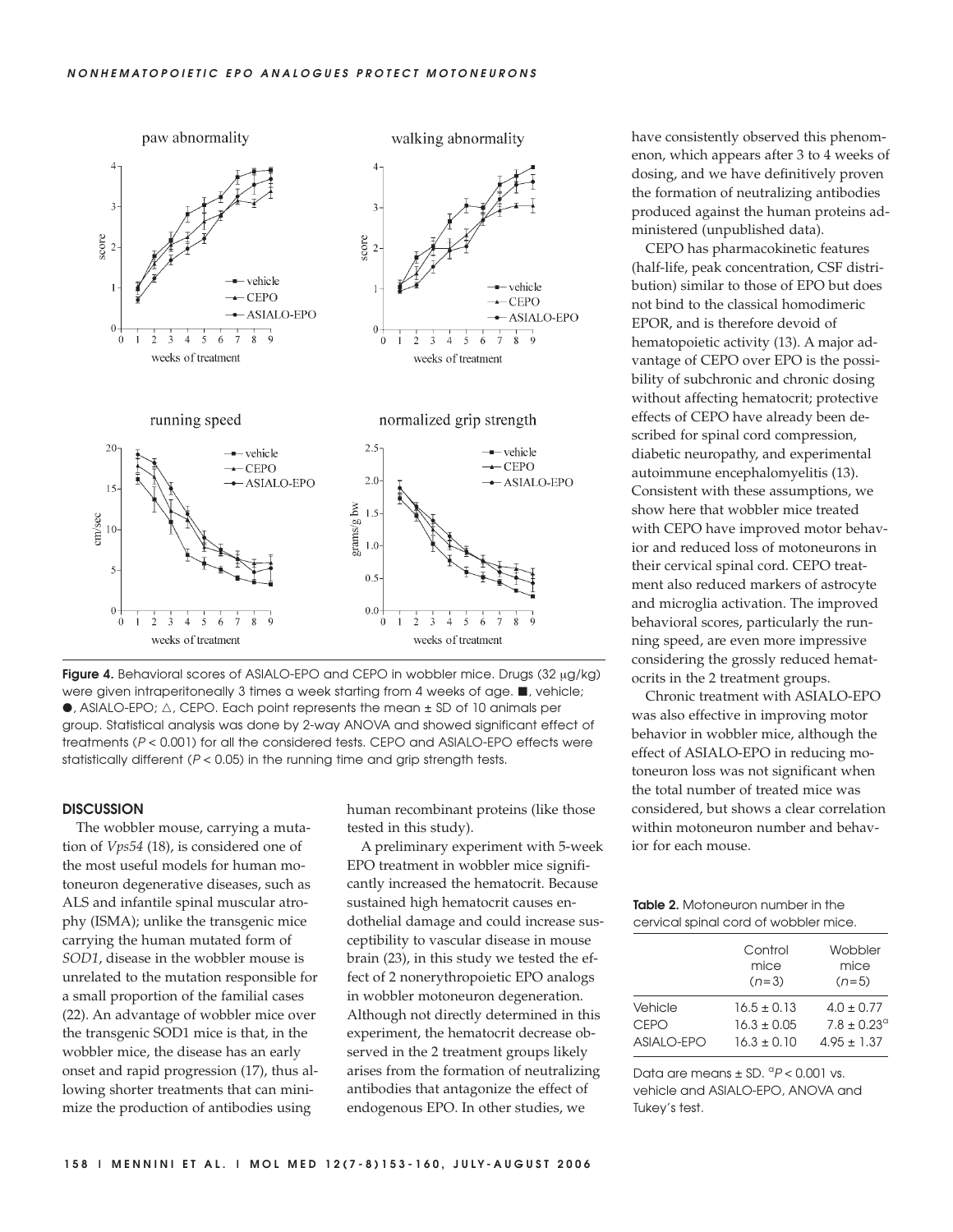

**Figure 5.** ASIALO-EPO and CEPO treatments both reduce the astroglial (GFAP) and microglial (CD11b) activation in cervical spinal cord of wobbler mice. Representative picture of GFAP and CD11b immunostaining in the cervical region of 12-week-old control (A-D) and wobbler (E-P) mice. Wobbler mice were treated with CEPO (I-L) or ASIALO-EPO (M-P) (32 μg/kg intraperitoneally 3 times a week) or vehicle (E-H) starting from 4 weeks of age. Scale bar: 100 μm.



**Figure 6.** Motoneurons in spinal cord sections express EPO and CD131 receptors. Representative picture of EPO (A,B) and CD131 receptor (common β chain) (C,D) immunostaining in the cervical region of 12-week-old healthy (A,C) and wobbler (B,D) mice. Scale bar: 50  $\mu$ m.

When tested in vitro*,* CEPO, ASIALO-EPO, and EPO were equipotent in protecting primary cultured motoneurons from death induced by stimulation of AMPA receptors with kainate, suggesting that the differences observed after chronic in vivo treatment were possibly related to the short halflife of ASIALO-EPO.

The effect of ASIALO-EPO and CEPO on wobbler mice cannot be related to a decrease in endogenous EPO expression in affected mice, because wobbler mice have expression of EPO comparable to that of healthy mice. Also, the expression of EPOR in wobbler mice is not different from that in healthy mice and not modified by chronic treatment with EPO analogs.

EPO has been shown to induce mRNA expression and production of biologically active BDNF in primary hippocampal neurons in vitro, leading to neuroprotection (11), and in vivo in mouse models of EAE (10) and stroke (9). BDNF expression is significantly increased in the ventral spinal cord of wobbler mice, at both early and advanced stages of the disease (24), possibly related to a compensatory mechanism activated to counteract cell processes that were involved in motoneuron neurodegeneration. Treatment with exogenous BDNF (20), or enhancement of endogenous BDNF induced by riluzole treatment (19), significantly slowed neuronal degeneration and impairment of motor function in wobbler mice. However, no significant increase of BDNF mRNA was evident in ASIALO-EPO– and CEPO-injected mice (data not shown).

The neuroprotective effect of ASIALO-EPO and CEPO in the wobbler mice was accompanied by a reduction of reactive gliosis, as evaluated by GFAP and CD11b immunostaining. Thus it is possible that a decrease in inflammation, which is present in the degenerating tissue, contributes to the effect of the EPO analogs, as was suggested for cerebral ischemia (5) and EAE (2).

If protection of motoneurons can be obtained in vitro and in vivo with CEPO,